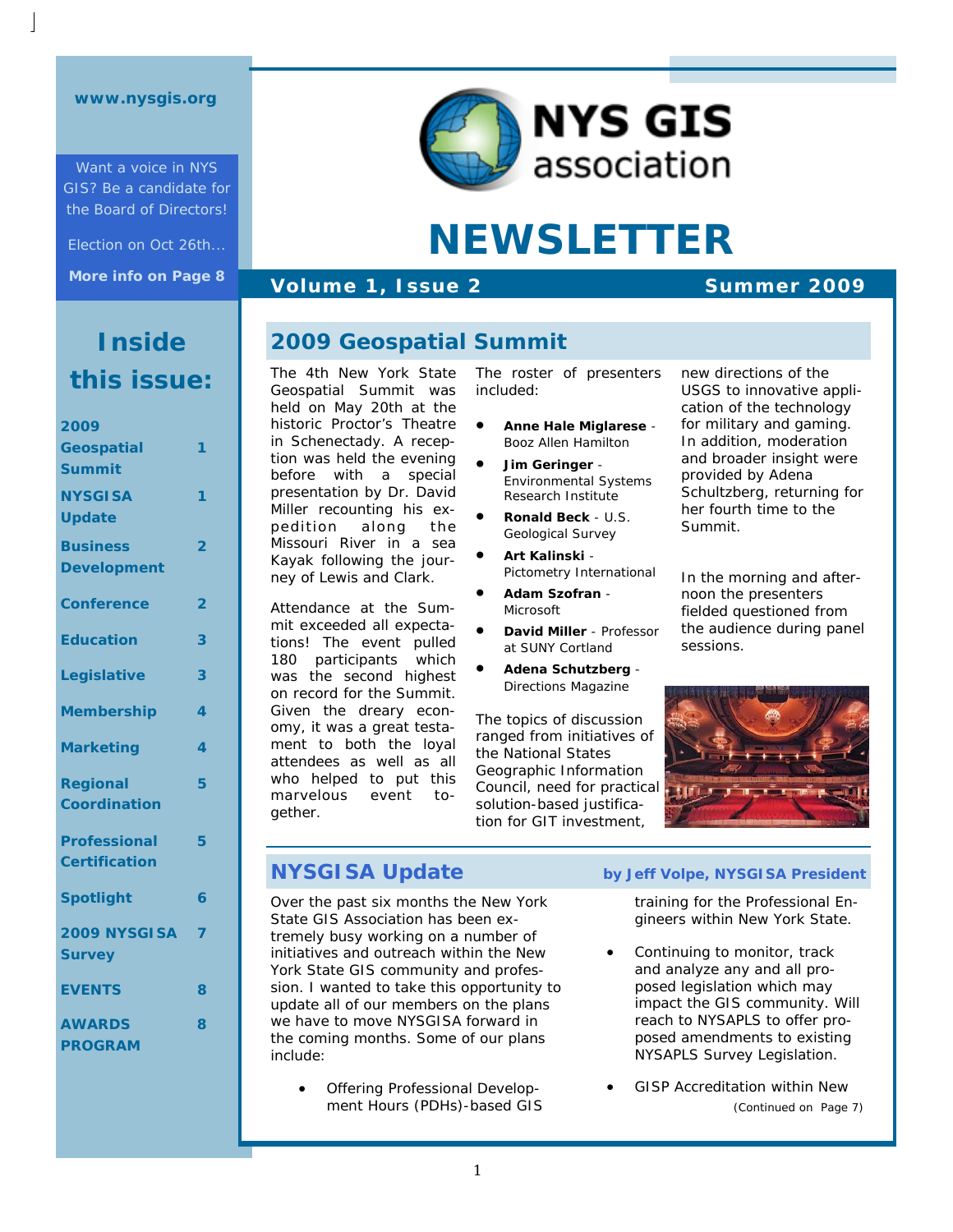### **Page 2**

# **Why Background Association**

The NYS GIS<br>Association is a organization for New vork professionals involved in GIS, Global  $\frac{1}{2}$ Positioning Systems information systems (LIS), remote automated mapping technologies. The NYS GIS growing non-profit (GPS), land and related geospatial

The organization is involved in the GIS community to  $\frac{1}{2}$  correction correction  $\frac{1}{2}$ exchange knowledge and ideas regarding the industry in the coming years. The NYSGISA promotes a sion regarding the direction of the GIS profession. designed for those important topics facing forum for open discus-



WHERE IS IT?!

Answer in the next NYSGISA Newsletter…

Previous Issue: Fort Drum Army Base

### **Business Development**

The Committee has been busy the past few months exploring ways to contact the 700+ GIT businesses in New York State.

In tandem are continuing efforts to draft a survey for gauging practical needs and perspectives of the industry for the private sector.



#### **GIT In Action**

Hartgen Archaeological Associates, Inc., based in Rensselaer, has integrated GIS and GPS into all aspects of work — from project preparation and subsequent field investigation to lab analysis and final reports. Modeling a project area helps the staff delineate where to focus resources to maximize chances of site recovery.

*More information about this company can be found at: http://www.hartgen.com/ services/cadgis.aspx* 





**Scott Sherwood**  Girk Cakmak Garvis L. DiLauro Austin Fisher Verne LaClaire John Trimber

### **Conference**

The Conference Committee has been very active in 2009, meeting several times with ESF to establish a partnership together for improving the overall quality of the NYS GIS Conference.

A Memorandum of Agreement has been drafted and now in review by ESF and the NYSGISA Board of Directors. Some key elements of this document are:

- A plenary session for the annual NYSGISA meeting with a nonconflicting time slot prior to the 1st Day reception
- Cost and profit sharing with ESF
- NYSGISA inclusion on the Conference Planning Committee
- Co-recognition of joint sponsorship on all conference materials

The 2009 **NYS GIS Con-**

**ference** will be held in Lake Placid at the Crowne Plaza in October 25-27 (Sunday— Tuesday). More information can be found on the SUNY ESF website at *www.esf.edu/ nysgisconf/*.





#### **Jeff Volpe**  Heather Baker

Bob Brower Ann Deakin Paul DeFrancisco Mickey Dietrich Anyee Fields Mike Fitzgerald Christa Hay Joe Jones Bruce Oswald Deb Owens Steve Polzella Tom Sears Tao Tang Josh Williams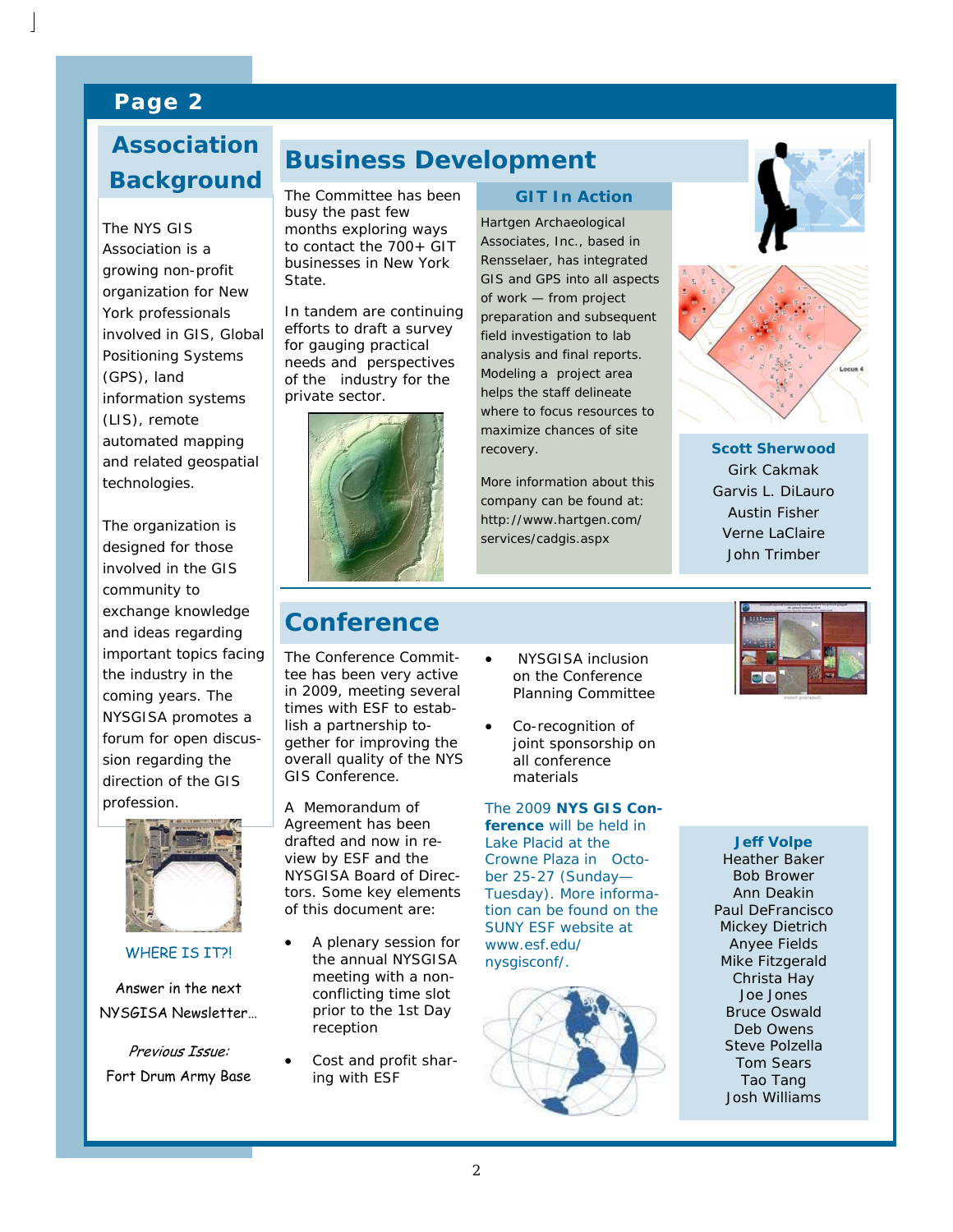### **Volume 1, Issue 2 Analytic Page 3 Analytic Page 3**

### **Education**

The NYSGISA again cosponsored the premier statewide Educators workshop "Teaching with Spatial Technology" (TwiST), held with the Institute for the Application of Geospatial Technology (IAGT) in Auburn NY. The 4-day conference held at the end of June was attended by 26 teachers and students from throughout New York, with attendees this year also from Massachusetts.

The workshop focused on the use of geospatial technology in traditional and non-traditional classrooms as a tool that enriches the experience of the student. A GIS summer camp was again included this year, but there were no student applicants eligible to receive the NYSGISA scholarship to attend. The non-residential nature of the camp makes participation from throughout the state difficult. Efforts are underway to incorporate a residential option for next year.

More information can be found at http:// www.iagt.org/ twist/09/.





**Bob Brower**  Eileen Allen Scott Anderson Alex Chaucer Laurie Smith



A City of Glens Falls High School Biology class recently completed a full inventory of trees, including attributes for DBH, species, and general health using ArcView. This data set will be posted on the City's ArcGIS Server website as an aid for the City Tree Commission, and also provided as a KML for students and residents to use within Google Earth.

More information on the City Tree Commission and the inventory contacting:



project can be provided by **JBrechko@gfsd.org**

### **Legislative**

Once again the New York State surveying community has reintroduced legislation (**Bill S01776**) to modify the existing surveying law in the state. The NYSGISA has reached out to the NYS Society of Professional Engineers for collaborative efforts to modify the submitted bills. Letters were sent to the NYS Senate and Assembly expressing the Associations concerns.

Specifically, as was the case last year, the NYS-GISA advocates complete adherence to the Model Law and Model Rules defined by the National Council of Examiners for Engineering and Surveying (NCEES).

Copies of these correspondence can be viewed on the Association's website, as well as templates for letters to legislators.

If you would like to view the legislation the link is provided below to the right:

http://

assembly.state.ny.us/ leg/?bn=S01776

Jason Baum Girk Cakmak Michael Crino Clare Dunn Anyee Fields Christa Hay Susan Knauss Theresa Pardo Paul Rooney

**Sam Wear** 

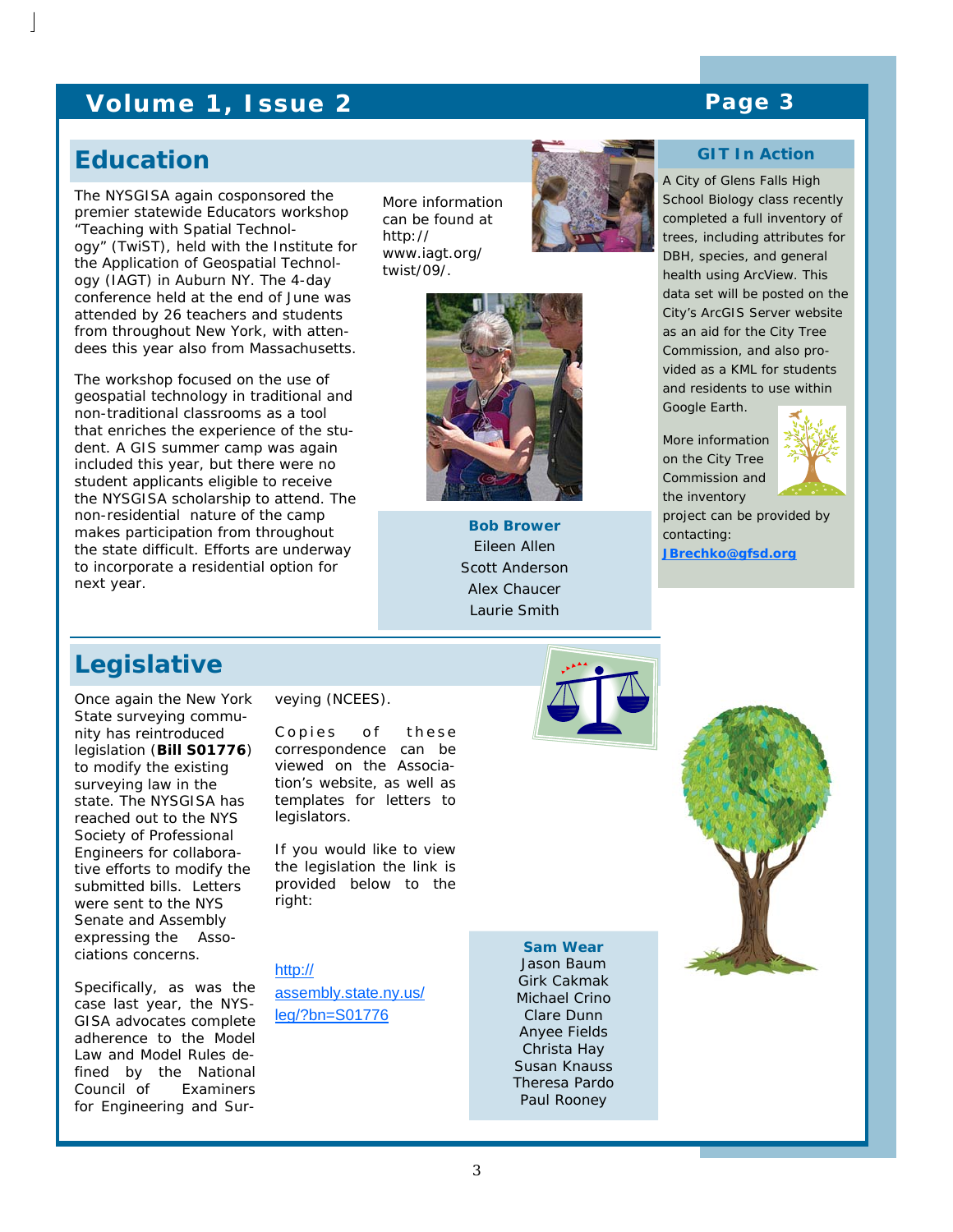#### **Page 4**

#### **GEOGRAPHY**

If I could travel around the world Great wonders I would see, And then I'd really understand The need for Geography. The maps and charts upon my desk Instead of wondering where? I'd know because of course you see I had recently just been there. The wonders of America Are such great sights to see. Grand Canyon and the Hoover Dam Locked in my memory. The pyramids, the flowing Nile In Egypt's desert land, Where long ago the pharaohs reigned And played upon the sand. The river Seine, the Eiffel tower The city of romance, Just cross the English Channel To our neighbour sunny France. Icebergs, hot springs and geysers I'll never understand How all can be together In the beauty of Iceland. But till my journey starts And my wishes can come true Back to my maps and contour lines My homework's overdue.

#### *Jessica Liverpool College*

http://www.sln.org.uk/ geography/pop/ General/other% 20poems.htm

### **Membership**

The Membership Committee has been busy the past six months cleaning up and enhancing the master membership database and participating in area events to promote the Association (e.g., Adirondack Local Government Day).

In addition to these activities, the Committee has also prepared this second issue of the NYS-GISA Newsletter. This resource compliments the Association's website and monthly News Blips on the NYS GIS List Serve.

tered as either a Professional (\$10) or Student (\$5). You can join using the Association website (http://www.nysgis.org/ aspcode/register.asp) or by requesting a form from the Committee or Association Secretary.

A special benefit extended to anyone who attended the 2009 Geospatial Summit is complimentary membership for this year (or credit for 2010 if dues have already been paid).

Benefits of joining can be found on Page 5.



Deborah Parker Carol Zollweg

Individuals can regis-

### **Marketing**

Subsequent to completing work on the 2009 Survey and the GeoSpatial Summit, the Membership Committee has turned its attention to defining a scope of work for revamping the NYS-GISA website later this year. The Board of Directors (BOD) plans to make this valuable resource easier to navigate for users and more flexible to provide remote administrative access for more timely updates.

Currently, the web site is in the process of being moved and you will be notified of its new address in the near future. The BOD wishes to thank the IAGT for hosting the site for many years and

providing staff resources to update it on a regular basis.

Another major initiative the Committee is announcing in this newsletter is the Association's new award program (see Page 8). This program is being implemented to help foster a stronger community within the GIS profession in New York State and, at the same time, recognize the wide range of domain and service areas in which GIS professionals provide valuable contributions. It will also support the Association's continued emphasis on professional certification and re-certification as a basic tenet of our profes-



sion. This pro-

intended to provide members of the association with additional recognition that may be used to support documentation of ongoing contribution to the profession as part of the requirements for certification and/or recertification. Details on the program will be forthcoming shortly.

> **Bruce Oswald**  Lisa Andrews Ben Houston Jake Needle Julie Tolar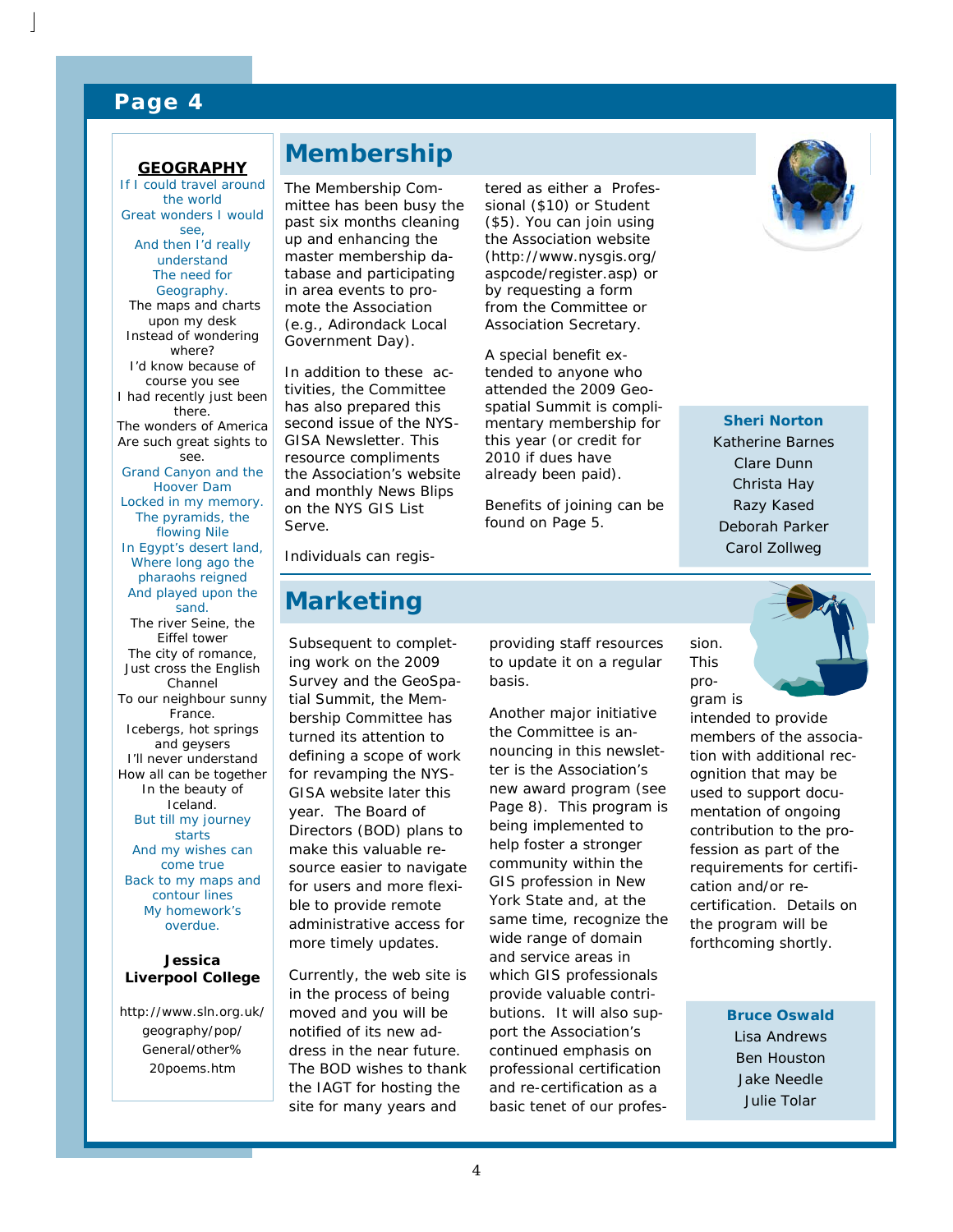#### **Volume 1, Issue 2 Analyzing The Page 5 Analyzing Page 5**

### **Regional Coordination**

The Regional Coordination Committee welcomes two new regional user groups:

**Tug Hill / Western Adirondacks**  coordinated by Mickey Dietrich



### **Professional Certification**

Professional certification is one of the primary ways that we can advance our industry and develop a strong core of qualified individuals across the broad domain of applications that encompasses GIS. Described below are two options for consideration:

**GISP** — This certification began in 2004 by the GISP Certification Institute. In New York State there are now 104 individuals holding earning GISP as of May 2009, up from 24 in 2008. Evaluation includes experience, education, and professional contributions. If you would like more information we recommend contacting one of the existing GISPs in the state for advice. Application materials and additional details can be found at the GISCI website: www.gisci.org.

Side Note: The *URISA 2006/2007 Salary Survey for IT/GIS Professionals* finds an **\$8,500 difference** between average salaries for GISPs and non-GISPs.

**ASPRS Certification — The American** Society of Photogrammetry and Remote Sensing offers this more rigorous certification at multiple levels (Scientist, Technologist) and domains (Photogrammetry, Remote Sensing, GIS/LIS). Once your application is accepted you are eligible to take the certification exam. The Technologist series is particularly valuable for students and recent graduates who have not accumulated enough experience and contribution for GISP. For more information, please check out the ASPRS website at www.asprs.org/membership/ certification.

**Metro New York City**  — coordinated by Ken

> **Larry Alber**  Sheri Norton

Reid





#### *Why Join??*

- Become a part of New York's only statewide professional GIS association.
- Keep abreast of the latest GIS events.
- **Network with** other geospatial professionals.
- Promote professionalism and certification within the GIS community.
- Expand the use of GIS in other professions.
- Impact legislation and other issues affecting GIS in New York State.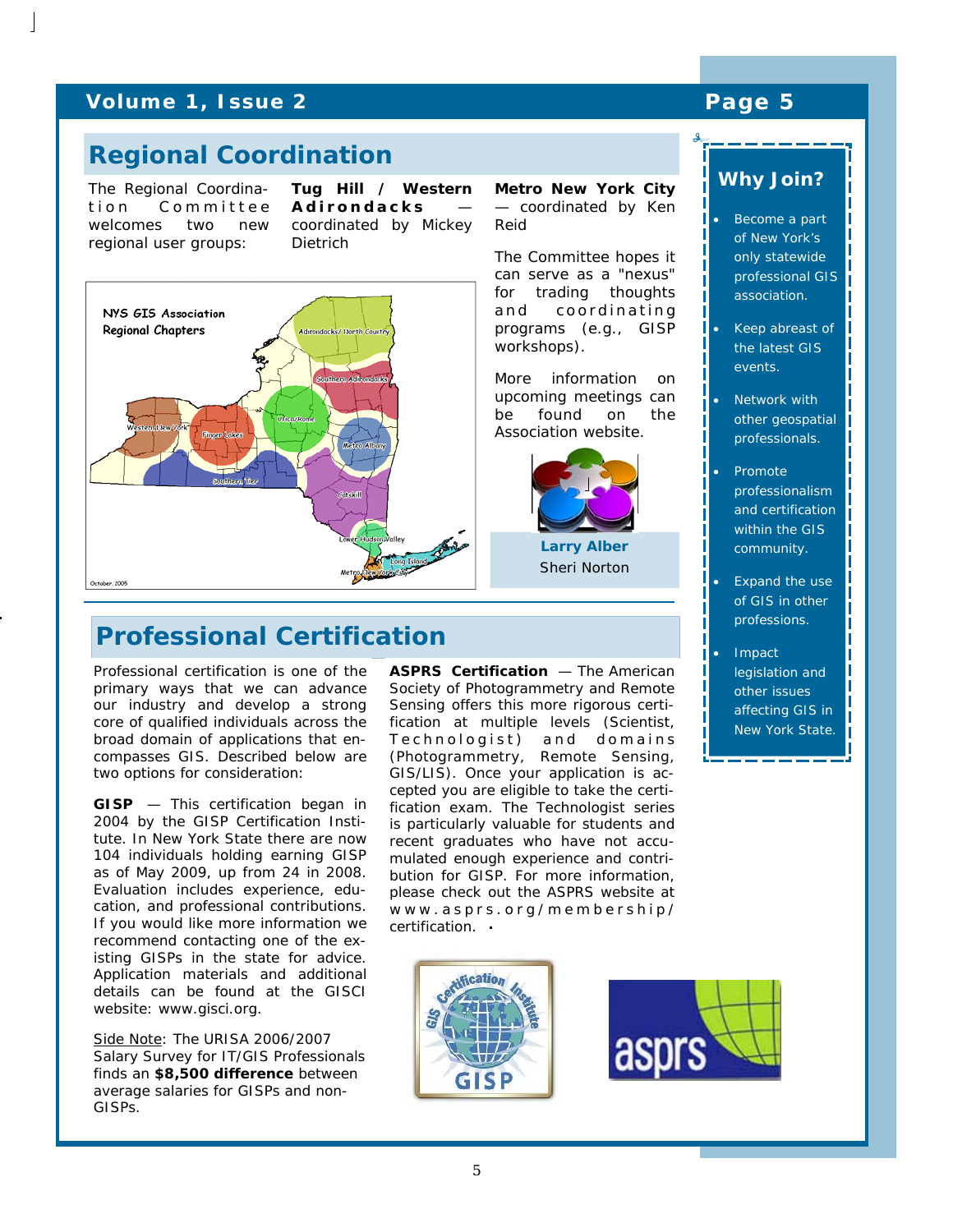### **Volume 1, Issue 2 Page 6**

### **SPOTLIGHT:**

### New York State Users' Experience with the 2008 LUCA Program

The Local Update of Census Addresses Program (LUCA) is a census partnership program that is conducted in sequence with the decennial census. The Census Bureau works with local entities to develop a Master Address File (MAF) to be used for the upcoming Census. The 2010 Census is less than a year away, and the involvement of each of our municipalities is vital to ensuring the correct addresses are included in the Master Address File.

As municipalities began to prepare for the LUCA program in early 2008 they were faced with several issues at stated by the LUCA program participants. This article serves to present some of the experiences of the LUCA program participants in New York State. A request for responses was made through the NYS GIS Email Listserve and we have compiled those responses and summarized their responses. The data sample used for this article was dependent on users responses received and figures related to number of participants, methods used and other information are not available at this time.

Users discussed issues concerning the dates and deadlines that were set for the LUCA program and the delays that were associated with receiving materials to conduct the LUCA program and at the same time not having extensions for the deadlines as needed. Several other concerns discussed the overlapping boundary and road lines that were not at times represented accurately. Furthermore, a few participants noted that some of the addresses were out-dated or misrepresented geographically and had to take the necessary steps to adjust which in turn added to their processing time and causing a "crunch" with regards to submission deadlines.

Users also discussed to benefit of having attended the LUCA program training workshops as it provided background for using the various methods of conducting the LUCA program. Also, several participants were pleased with the easily navigated Census mapping program and seamless straight forwardness of making adjustments and updates, however a few participants did mention the difficulties making some corrections to line files.

Overall, the participants felt that the LUCA program was useful in updating the Master Address File and that is a vital tool for local knowledge to be included, as well as the proper resources that Census

provided for each participant. At the time, several participants hoped to have a more efficient method of receiving materials in a timely manner and/or making the necessary adjustments to accommodate deadlines as needed. Furthermore, the necessity of providing accurate data points, lines and other spatial references is a vital component for users to be able to decipher and disseminate spatial data and attribute data properly.

We hope at the NYSGISA that this article will shed some light on the LUCA program participation and provide good feedback to strengthen future projects with the NYS community and Census.

#### *Submitted by Razy Kased*

*(Membership Committee)* 

#### **Why Does the Census Matter?!**

- **Census affects funding in your community** Census data directly affect how more than \$300 billion per year in federal and state funding is allocated to communities for neighborhood improvements, public health, education, transportation and much more. That's more than \$3 trillion over a 10 year period.
- **Census affects your voice in Congress**  Mandated by the U.S. Constitution, the census is also used to apportion seats in the U.S. House of Representatives and redistrict state legislatures.
- **Census affects your representation in state and local government**

Census data are used to define legislature districts, school district assignment areas and other important functional areas of government.

• **Census informs your community's decisions**  The census is like a snapshot that helps define who we are as a nation. Data about changes in your community are crucial to many planning decisions, such as where to provide services for the elderly, where to build new roads and schools, or where to locate job training centers.

*www.prcdc.org/files/Foundation%20Guide% 20to%20the%202010%20Census.doc*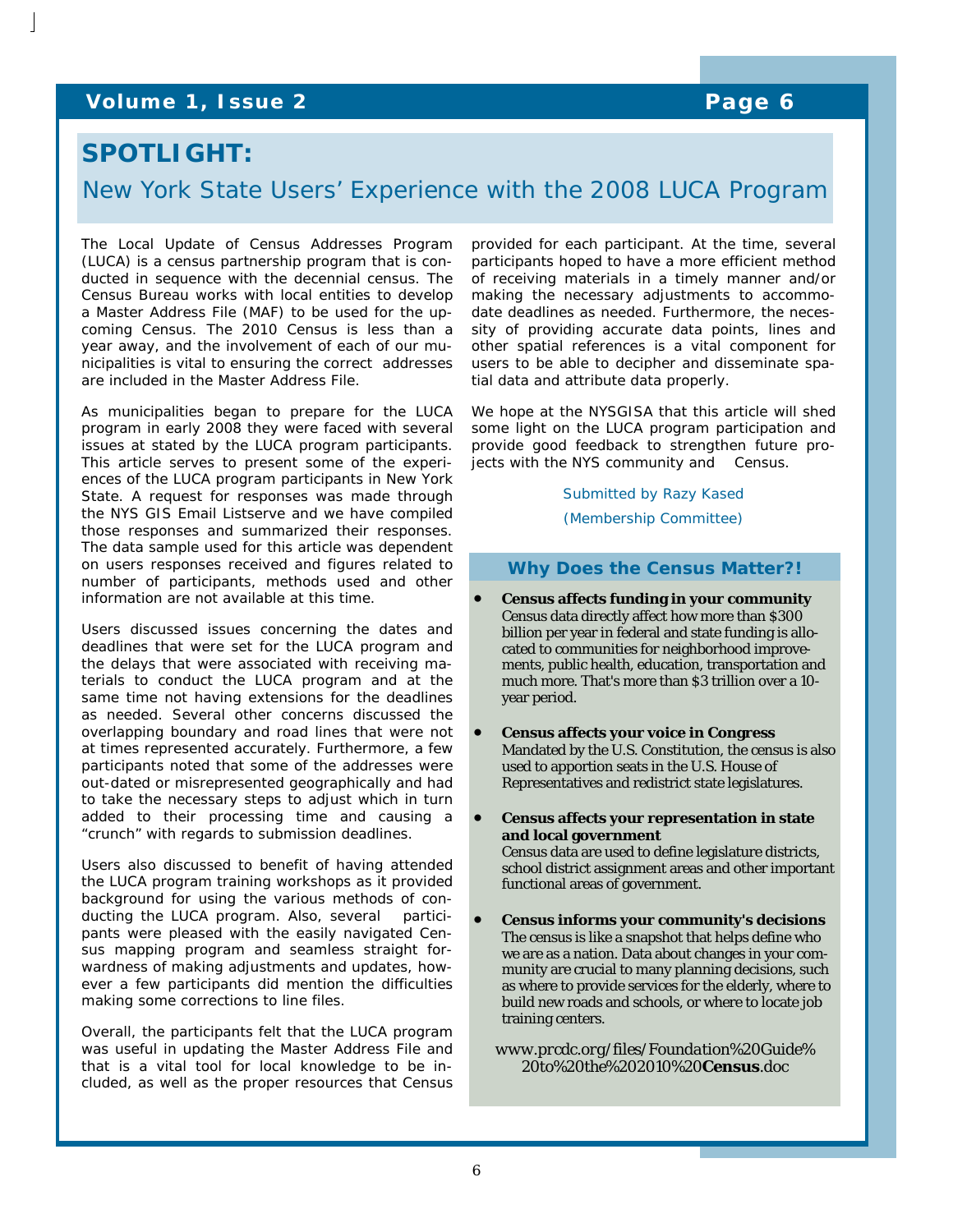## **NYS GIS Association Activities**

*(Continued from Page 1)* 

York State. To date only four States (Ohio, Oregon, Montana and California) have done this.

- Regional training opportunities. NYSGISA is looking at establishing a series of regional and webbased training classes.
- Website update and improvements. NYSGISA is moving forward with an RFP to update and enhance our existing website. The new website should offer several advantages to our membership and sponsors.
- GISP Certification. NYSGISA will continue to promote GISP certification by awarding GIS professionals with GISP certification stimulus at this year's NYS GIS Conference in Lake Placid.

Please feel free to visit our website (www.nysgis.org) for more information on NYSGISA or contact me directly at jvolpe@bergmannpc.com with any questions, issues or ideas on how NYSGISA can assist with promoting and educating GIS technology within the State of New York.

### **2009 Association Survey Submitted by Clare Dunn (Marketing Committee)**

**Community** determine what the geospatial community would Business **Development Coming year.** like to see from the NYS GIS Association in the Survey of the geospatial community in New York<br>
State. The purpose of the report was to evaluate In April 2009, the NYS GIS Association conducted a survey of the geospatial community in New York current trends in professional certification and to

**Conference Intereface Over the course of 14 days, we received 133 re**extremely valuable information on certification as of the Association should be. sponses across the State (from Long Island & NYC to St. Lawrence County to Buffalo) which provided well as what the community felt the future direction its needs.

certifications seems low (16), however, the number  $\blacksquare$  As one of the primary goals of the Association is to support the development of the GIS profession examined by the responders will be examined closely to see what role the Association can play in encour-On first blush, the number of folks that have GIS of individuals considering certification over the next to your needs. five years is significant (24% yes & 41% maybe). throughout the state, the barriers to certification as aging these individuals to moving forward with obtaining certification.

The survey indicated that the top four items that the Association should be stressing are:

• Informing members of and impacting issues such as the proposed Surveying Legislation

- Providing geospatial training opportunities
- Continuing to co-sponsor the Geospatial Summit
- Assisting to improve the NYS GIS Conference

While the Association believes that it is currently focused in these areas, it will continue to monitor the geospatial community on a regular basis to insure that it is doing everything possible to meet

Lastly, the Association wishes to thank all those that took the time to complete the survey and let us know that we can do to make it more responsive